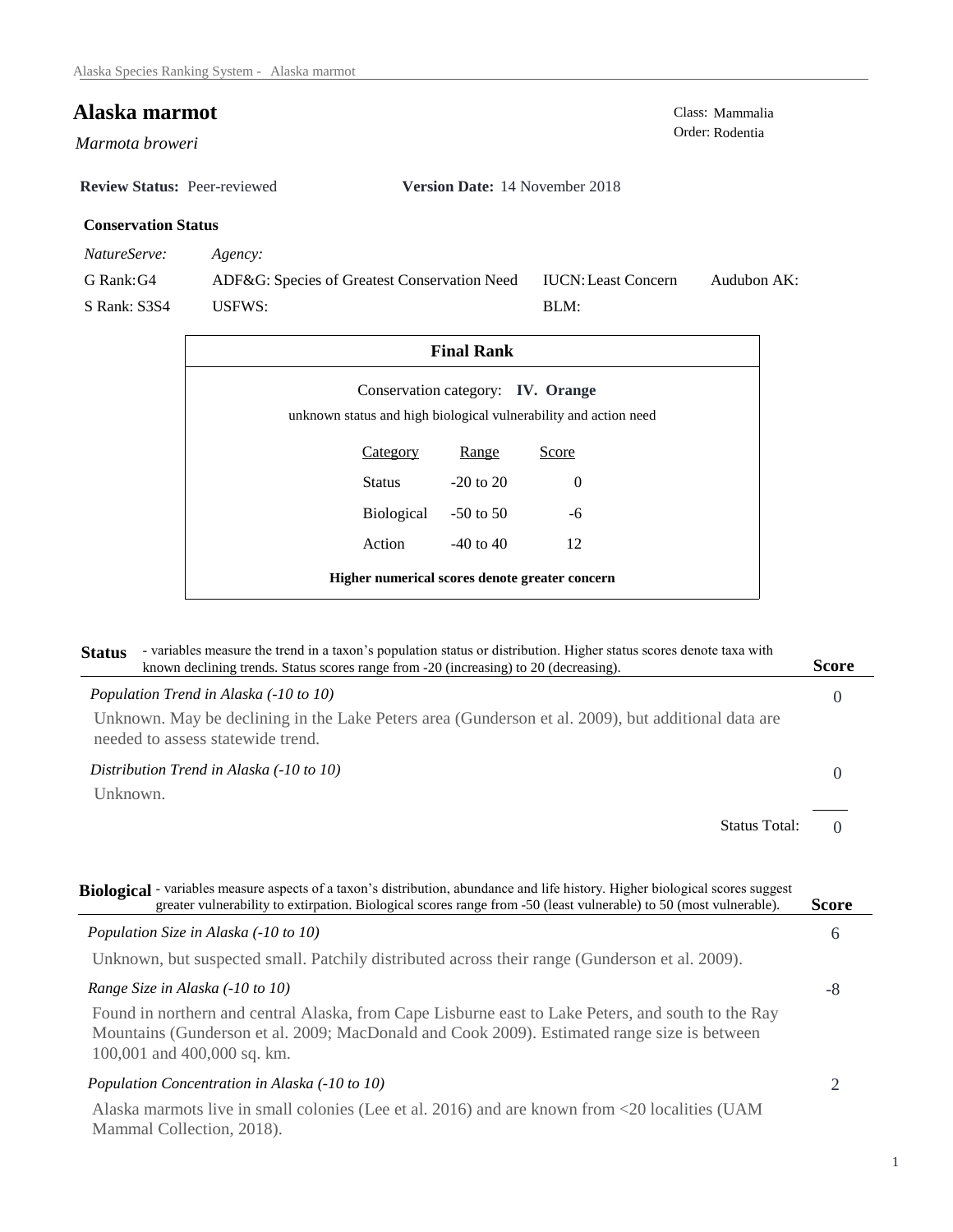# *Reproductive Potential in Alaska*

| Age of First Reproduction (-5 to 5) |  |  |
|-------------------------------------|--|--|
|                                     |  |  |

Little is known about the reproductive ecology of the Alaska marmot. Likely similar to that of the closely related hoary marmot i.e. attains sexual maturity at 3 years old (Blumstein and Armitage 1999; Kyle et al. 2006; Braun et al. 2011).

## Number of Young (-5 to 5)

Little is known about the reproductive ecology of the Alaska marmot. Litter size is likely similar to that of the closely related hoary marmot i.e. ranges from 2 to 5 (Braun et al. 2011). Recent studies on the hoary marmot have refuted the traditional assumption that female marmots only breed every second year (Blumstein and Armitage 1999; Kyle et al. 2006; Patil et al. 2015).

### *Ecological Specialization in Alaska*

### Dietary (-5 to 5)

Little is known about the diet of the Alaska marmot. Like other marmots, it likely consumes a variety of tundra vegetation including sedges, grasses, and flowering plants such as legumes (Hansen 1975; Holmes 1984).

# Habitat  $(-5 \text{ to } 5)$

Restricted to high-elevation habitats between ~990 and 1220 metres above sea level, where it is patchily distributed in rocky areas such as outcrops, slopes, and talus, and in adjacent alpine meadows (Cook and MacDonald 2006; Gunderson et al. 2009). These habitats are threatened by climate change and shrub expansion (Sturm et al. 2001), but at present these habitats are fairly common within the species' range. The southern extent of its distribution is likely limited by the ecologically similar hoary marmot (Gunderson et al. 2009).

> -6 Biological Total:

-3

1

-5

1

| Action - variables measure current state of knowledge or extent of conservation efforts directed toward a given taxon.<br>Higher action scores denote greater information needs due of lack of knowledge or conservation action. Action<br>scores range from -40 (lower needs) to 40 (greater needs).                                                                                                                                      | <b>Score</b> |
|--------------------------------------------------------------------------------------------------------------------------------------------------------------------------------------------------------------------------------------------------------------------------------------------------------------------------------------------------------------------------------------------------------------------------------------------|--------------|
| Management Plans and Regulations in Alaska (-10 to 10)                                                                                                                                                                                                                                                                                                                                                                                     | $-10$        |
| Marmots are classified as furbearers and can be trapped with no closed season or bag limit (ADFG<br>2018d). However, the meat or hide must be salvaged for human use (ADFG 2018d).                                                                                                                                                                                                                                                         |              |
| Knowledge of Distribution and Habitat in Alaska (-10 to 10)                                                                                                                                                                                                                                                                                                                                                                                | 2            |
| Distribution is somewhat known, but additional surveys are needed to determine whether this species<br>occurs east into Canada (Gunderson et al. 2009). Recently, the discovery of populations in the Ray<br>Mountains, just north of the Yukon River, extended the known southern extent of this species' range<br>(Gunderson et al. 2009). Habitat associations have been described (Cook and MacDonald 2006;<br>Gunderson et al. 2009). |              |
| Knowledge of Population Trends in Alaska (-10 to 10)<br>Not currently monitored.                                                                                                                                                                                                                                                                                                                                                           | 10           |
| Knowledge of Factors Limiting Populations in Alaska (-10 to 10)                                                                                                                                                                                                                                                                                                                                                                            | 10           |
| Little information available, and most of what we know comes from studies on other alpine or<br>northern marmot species (but see Lee et al. 2016). Overwinter mortality may be a particularly<br>important component of annual survival, especially in juveniles (Patil et al. 2013; Patil et al. 2015;                                                                                                                                    |              |

Lee et al. 2016). Winter severity (Patil et al. 2013; Patil et al. 2015), group size (Lee et al. 2016), and body mass (Patil et al. 2013; Zervanos et al. 2014) may all play a role in determining overwinter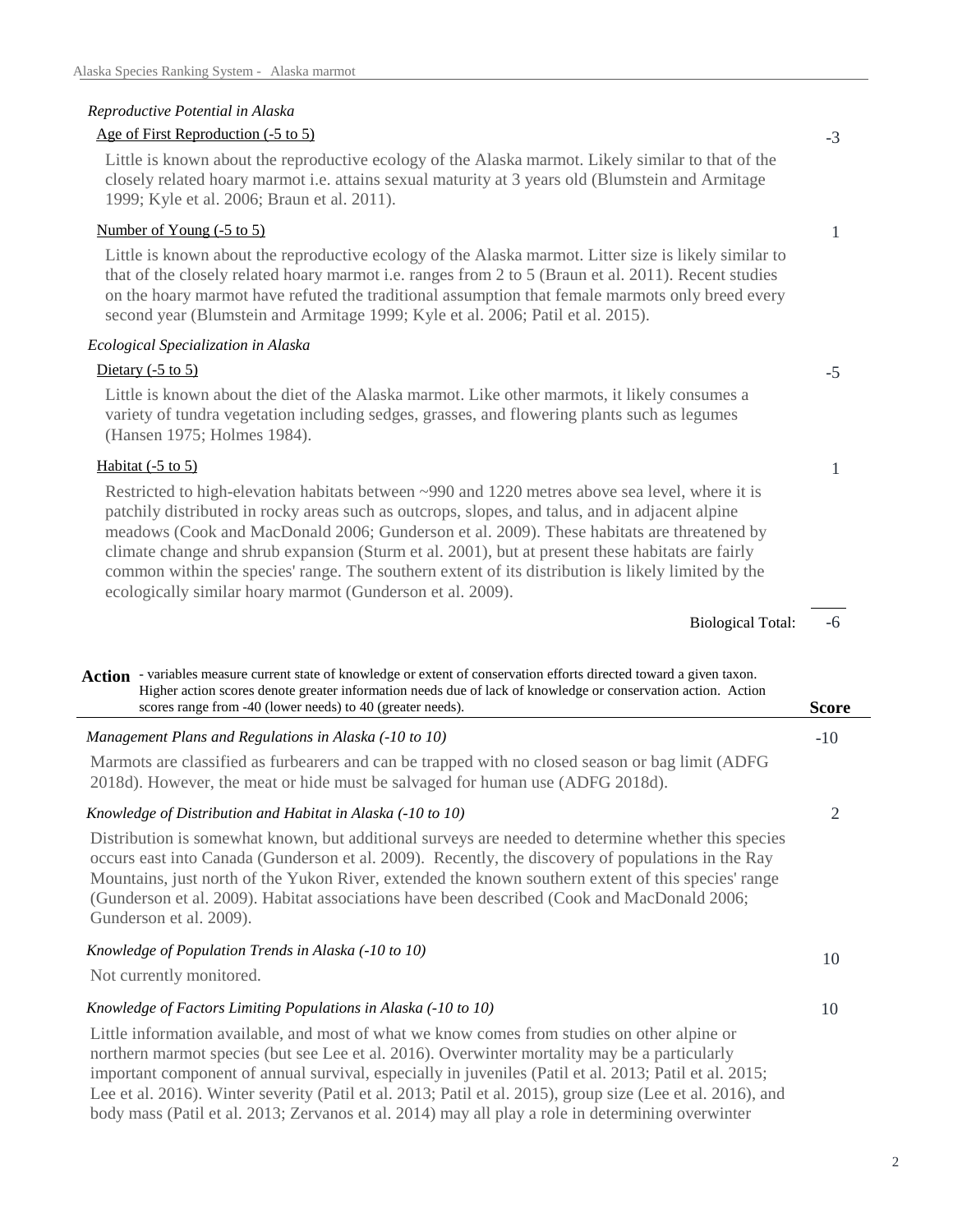survival. The role of social interactions in dispersal and reproductive success has been investigated in other marmot species (e.g. Wasser and Barash 1983; Allainé 2000; Armitage 2014), but to our knowledge no studies have been conducted on the Alaska marmot.

Climate change and associated shrub encroachment is thought to be reducing the amount of suitable habitat, with implications for both distribution and population size (Gunderson et al. 2009; Hope et al. 2015; Lanier et al. 2015a). Low dispersal ability, habitat specialization, and low genetic diversity may further limit their ability to adapt to climate change (Gunderson et al. 2012; Lanier et al. 2015a).

> 12 Action Total:

#### Supplemental Information - variables do not receive numerical scores. Instead, they are used to sort taxa to answer specific biological or management questions.

| Harvest:                               | Not substantial   |
|----------------------------------------|-------------------|
| <b>Seasonal Occurrence:</b>            | Year-round        |
| <b>Taxonomic Significance:</b>         | Monotypic species |
| % Global Range in Alaska:              | $>10\%$           |
| % Global Population in Alaska: Endemic |                   |
| Peripheral:                            | Nο                |

#### **References**

Alaska Department of Fish and Game (ADFG). 2020b. 2020-2021 Alaska trapping regulations. Alaska Department of Fish and Game. Juneau, AK, USA.

Allainé, D. 2000. Sociality, mating system and reproductive skew in marmots: evidence and hypotheses. Behavioural Processes 51(1–3):21–34. DOI: 10.1016/S0376-6357(00)00116-9

Armitage, K. B. 2014. Marmot biology: sociality, individual fitness, and population dynamics. Cambridge University Press, Cambridge, UK.

Blumstein, D. T., and K. B. Armitage. 1999. Cooperative breeding in marmots. Oikos 84(3):369-382. DOI: 10.2307/3546418.

Braun, J. K., T. S. Eaton, Jr., and M. A. Mares. 2011. Marmota caligata (Rodentia: Sciuridae). Mammalian Spcies 43(884):155-171.

Cook, J. A., and S. O. MacDonald. 2006. Mammal inventory of Alaska's National Parks and Preserves, Arctic Network [...]. Report NPS/AKRARCN/NRTR-2004/01. National Park Service, Alaska Region, Anchorage, AK, USA.

Gunderson, A. M., B. K. Jacobsen, and L. E. Olson. 2009. Revised distribution of the Alaska marmot, Marmota broweri, and confirmation of parapatry with hoary marmots. Journal of Mammalogy 90(4):859-869. DOI: 10.1644/08-MAMM-A-253.1

Gunderson, A. M., H. C. Lanier, and L. E. Olson. 2012. Limited phylogeographic structure and genetic variation in Alaska's arctic and alpine endemic, the Alaska marmot. Journal of Mammalogy 93(1):66-75. DOI: 10.1644/10-MAMM-A-380.1

Hansen, R. M. 1975. Foods of the hoary marmot on Kenai Peninsula, Alaska. American Midland Naturalist 94(2):348-353. DOI: 10.2307/2424430

Holmes, W. G. 1984. Predation risk and foraging behavior of the hoary marmot in Alaska. Behavioral Ecology and Sociobiology 15(4):293-301. DOI: 10.1007/BF00292992

Hope, A. G., E. Waltari, J. L. Malaney, D. C. Payer, J. A. Cook, and S. L. Talbot. 2015. Arctic biodiversity: increasing richness accompanies shrinking refugia for a cold-associated tundra fauna. Ecosphere 6(9):159. DOI: 10.1890/ES15-00104.1

Kyle, C. J., T. J. Karels, C. S. Davis, S. Mebs, B. Clark, C. Strobeck, and D. S. Hik. 2007. Social structure and facultative mating systems of hoary marmots (Marmota caligata). Molecular Ecology 16(6):1245-1255. DOI: 10.1111/j.1365-294X.2006.03211.x